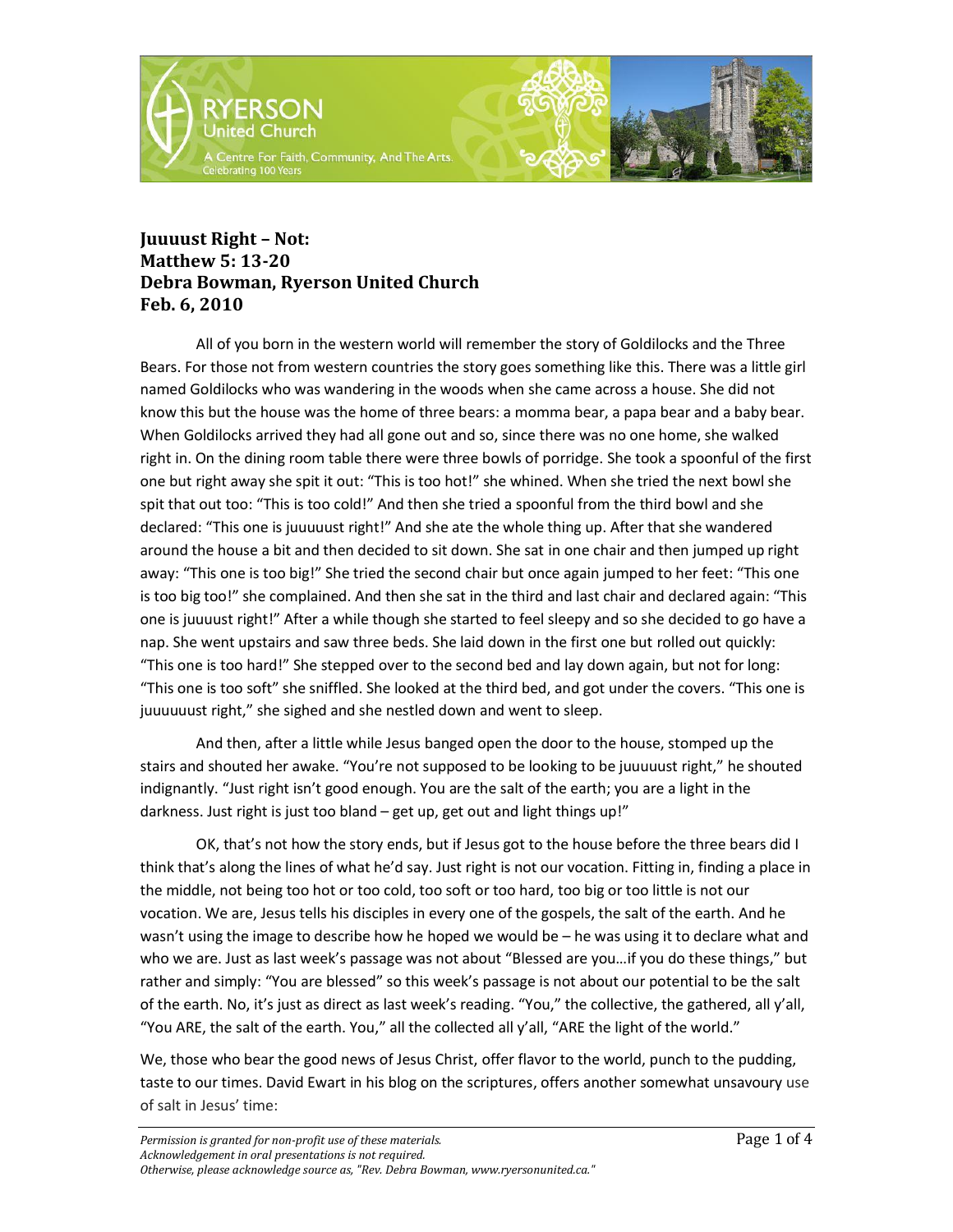

The "earth" [referred to in 'you are the salt of the earth'] is an outdoor earthen oven (see also Job 28:5 and Psalm 12:6) found near the home. ... The earthen oven used dung, [animal feces], as fuel. The dung heap was salted, and salt plates were used as a catalyst to make the dung burn. Salt loses its saltiness when the exhausted plates no longer serve to facilitate burning." (David Ewart, quoting Bruce Malina in Holy Textures) So, put in a more contemporary setting, we are no longer the salt of the earth, we are no longer God's agents in the world when we are no longer stirring up the youknow-what. The role of Christ's followers is to heat up the hearth and get God's creation cooking.

And remember that throughout much of history salt was a very precious commodity. Amongst all those other possible meanings for the image of salt, one more time I find a reason to remind you that God finds us precious. You are the salt of the earth – a precious element of God's creation.

Sometimes we describe a person's language as salty – "Boy those rugby players (and their mom) use some pretty salty language." Salty language, spicy, to the point, jarring. Lloyd Gaston, my New Testament professor, used to tell us that Biblical scholars have taken the salt out of Jesus' language. Where we hear Jesus quoted as saying, "No, verily I say unto you," a more accurate translation was probably, "Hell no!" "Hell no," to injustice, "hell no," to oppression, "hell no," to death and hopelessness. "Hell no!" - the word made salty. (Another story Lloyd used to tell us was in reference to that song, "This Little Light of Mine". He said whenever he heard it he was reminded that early Christians, during Roman oppression, were suspended on poles and lit on fire to illuminate the Roman highways during parades. That may change your response to this song, to say nothing of your commitment to Christian vocation.

When I was researching this passage I came across a sermon by pastor Martin Niemoller. His sermon title is "Christians Must Be a Light in the World." Sounds pretty innocuous until I noticed when and where it was written, Berlin, 1936. The sermon was written after he had been threatened many times by Nazi controlled church authorities; authorities trying to find that 'juuuuust right' place, that heads down, mouths shut, out of trouble place. Several times in his sermon he says with some urgency that he has to speak now, this Sunday, because he doesn't know if he'll be available the next Sunday. If he'll be free, or even alive. Here is some of his salty language:

"The problem with which we have to deal is how to save the Christian community at this moment from the danger of being thrown into the same pot as the world: that is to say: it must keep itself distinct from the rest of the world by virtue of its "saltiness." … We have come through a time of peril - and we are not finished with it yet - when we were told: 'Everything will be quite different when you as a Church cease to have such an entirely different flavor - when you cease to practice preaching which is the opposite of what the world around you preaches. You really must suit your message to the world; you really must bring your creed into harmony with the present. Then you will again become influential and powerful.' Dear brethren, that means: The salt loses its savor. It is not for us to worry about how the salt is employed, but to see that it does not lose its savor; … That is our responsibility- 'Ye are the salt of the earth.' It is precisely when we bring the salt into accord and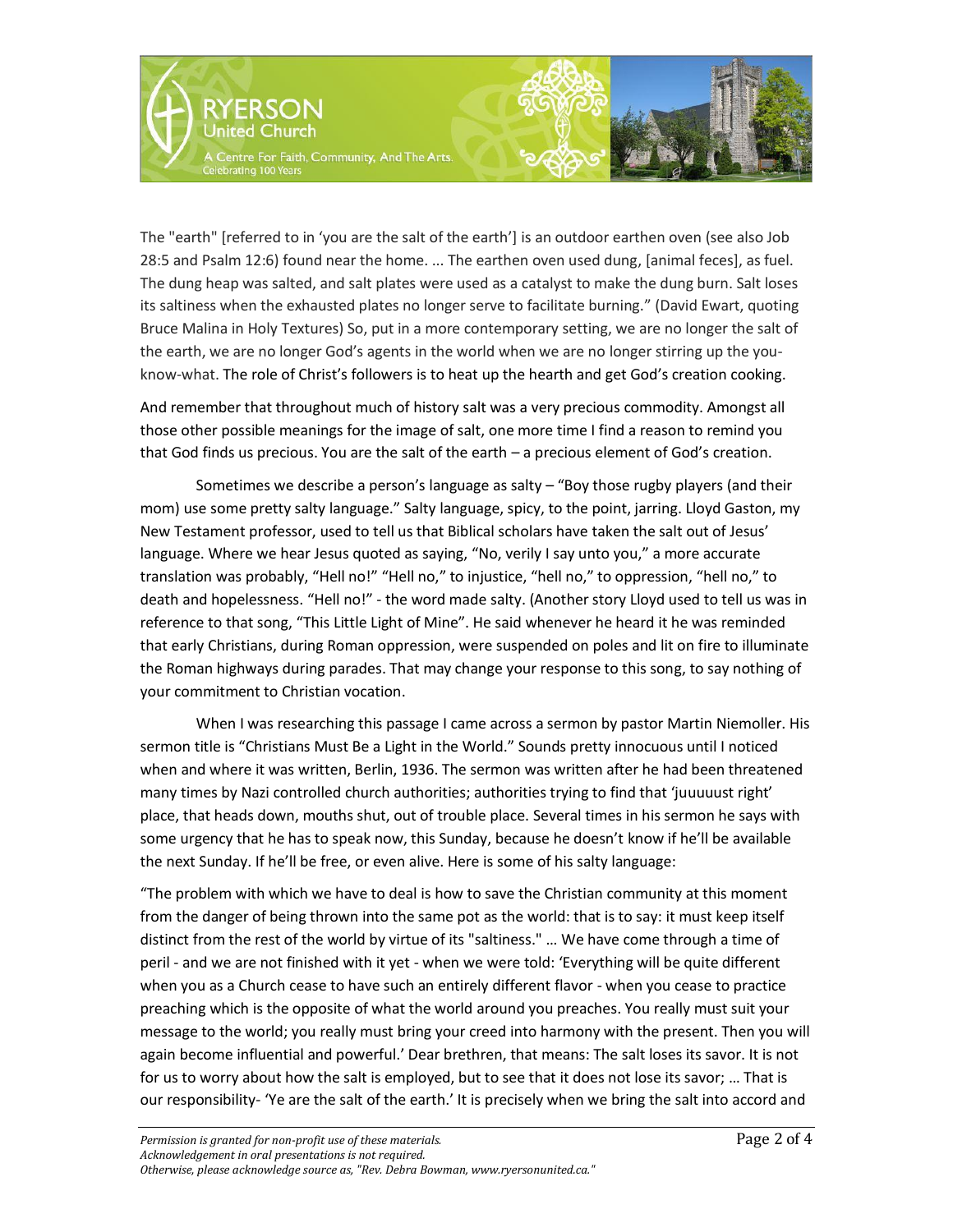

harmony with the world that we make it impossible for the Lord Jesus Christ, through His Church, to do anything in our nation. But if the salt remains salt, we may trust Him with it: He will use it in such a way that it becomes a blessing." (http://www.abcog.org/niemoll.htm)

Shortly after this sermon, in which Pastor Niemoller exhorts his congregation to uphold the tangy gospel of love and peace and compassion in the midst of the rising tide of oppression, fear and coercion, (hell no!) he was arrested and sent to a concentration camp.

Here is more contemporary example of the church offering salt to a stale stew, of offering light in a context of darkness. The Vancouver Interfaith Alliance to End Homelessness is calling on Provincial leadership candidates from the NDP and the Liberal Party to declare a commitment to end homelessness in BC by 2015. It also asks all candidates to press the federal government on a national housing strategy. The letter quotes Rev. Ric Matthews of First United Church: "There are still thousands of homeless people in British Columbia. Ending their plight is a critical issue that needs to be addressed by all three levels of government and the next premier of British Columbia must make this a priority." (News Release, Sandra Severs, First United Church)

You know that many people say that the church and politics should be separate - we see in the words of Pastor Neimoller, in the words of this letter, in the actions of so many salty Christians why indeed our vocation is quite the opposite. We are called, we are created, to offer spice, light, heat, so that, again in the words of Pastor Neimoller, "…The Lord Jesus Christ – who is, as one might say, the cook in charge of this great brew – can utilize the salt for his purposes." In this great earthen oven of creation we are here to stir up the dung.

I have one more example for you. Some of you will remember we celebrated Pat Wakefield's 90th birthday last summer. Since then Pat moved and invited me to come for a visit. As I entered her wonderful new complex and walked towards her great new condo I was looking around for the common eating area. I assumed that if someone was going to move at the age of 90 they would be moving into a seniors' residence. But oh no – Pat packed up and moved from Arbutus area to UBC so she could be closer to 'her kids'. It's her own independent condo, her still self-sufficient space. Once inside I was admiring Pat's kitchen cabinets – they are very attractive. Pat told me that she'd had them installed because the ones that were there when she moved in were too high. She couldn't reach things for cooking and baking. At 90. She got new cupboards. So she can bake and entertain. You know that expression many people use as they age, that we no longer buy green bananas because we're not sure we'll be around long enough for them to ripen. Well, God's salt of the earth and light of the world live fully. For as long and as well as they can. Offering grace and hope and encouragement to those who dwell in darkness and fear. This congregation is full of people like Pat; people who have lived fully and faithfully through many challenges and who, in spite of the many trials of aging, continue to offer seasoning and solace to a wounded world.

You are the light of the world. Not a muted light, set low enough that it doesn't glare, but a light bright enough to illuminate the world. Bright enough to bring light into the dark and broken places of